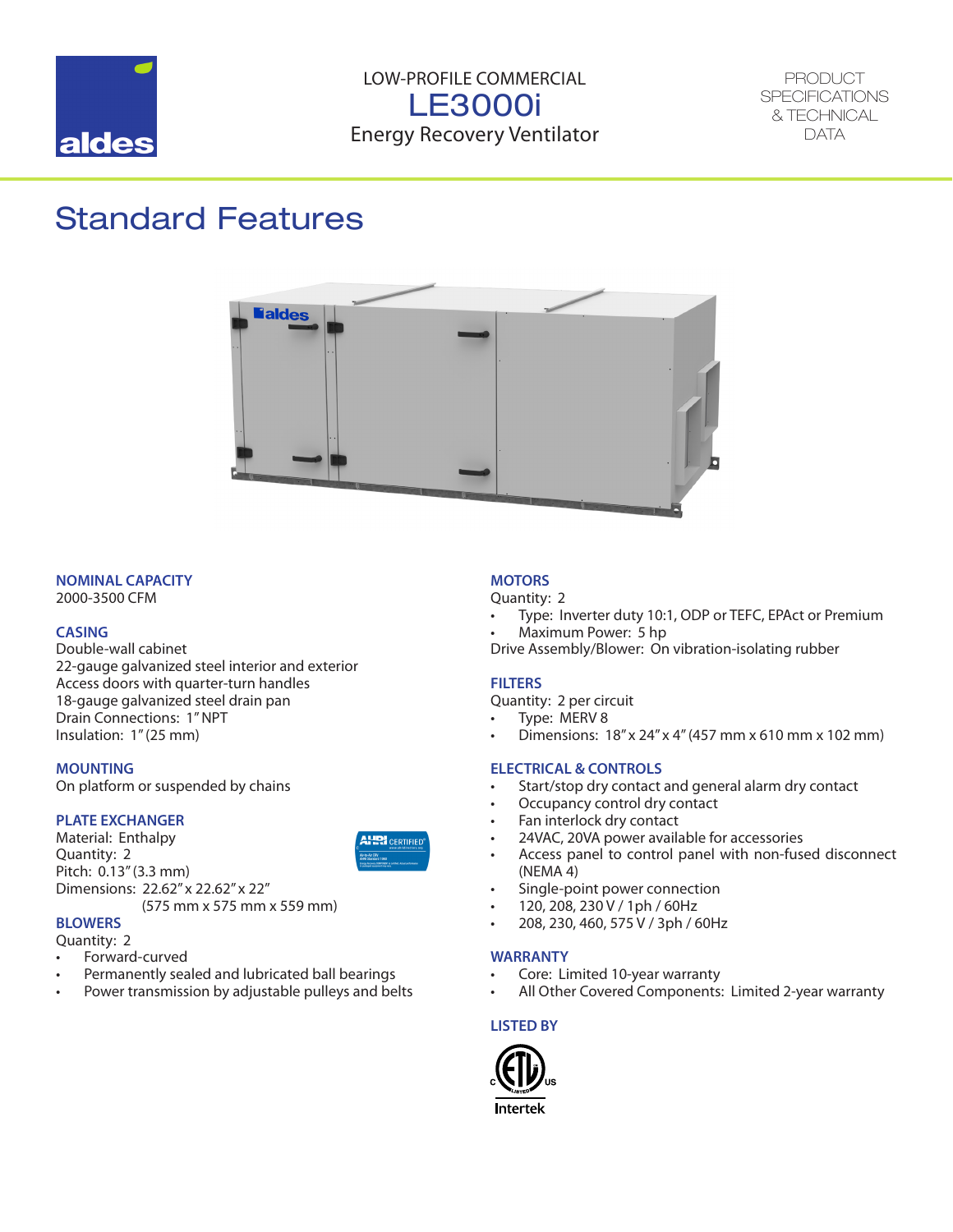## Optional Features

### **CABINET**

- Painted white baked enamel outside finish
- Pool Construction: TEFC motors, stainless steel interior, and epoxy-coated fans (NOTE: ERV not recommended for indoor pool applications)
- Vibration-isolating springs under blowers
- Motorized and insulated damper for exhaust port (EA)
- Non-insulated backdraft damper for exhaust port (EA)
- Motorized and insulated damper for fresh air intake (OA) (standard with exhaust defrost and recirculation)
- 18-gauge stainless steel drain pan
- MERV 13 filters (for supply air circuit only)

### **MOTORS & BLOWERS**

- TEFC motors (premium available with  $\geq$ 1.5 hp/3ph)
- 2-speed motors (only available with ODP, EPAct motors)
- Programmable 2-Speed (VFD)
- Variable Frequency Drive (VFD): 0-10VDC external signal

#### **FROST CONTROL**

Frost control activated by a temperature reference: 14°F (-10°C)

- Internal Pre-Heat by Electric Coil: Powered by unit, factory calibrated, SCR control (unavailable with120 V)
- Internal Pre-Heat by Hot Water Coil: 0-10 V signal on the control panel
- Exhaust Defrost Cycles: Supply air blower shuts down and outside air damper (included) closes. Warm exhaust air defrosts the core for a predetermined amount of time.
- Recirculation Defrost Cycles: Exhaust air blower shuts down, outside air damper (included) closes, exhaust air damper (optional) closes, and recirculation damper (included) opens. Exhaust air warms up the core for a predetermined amount of time.

### **POST-HEAT COILS**

- Post-Heat by Electric Coil: Powered by unit, SCR Control, external 0-10VDC control signal
- Post-Heat by Water Coil: External 0-10VDC control signal
- Contact Aldes for Coil Sizing

### **CONTROLS**

- Low Temperature Limit: Unit will stop if fresh air supply is under set point (adjustable)
- Dirty Filters Contact: Will close a dry contact when dirty filters are detected
- Low Airflow Switch: Will open a dry contact when no airflow is detected on supply blower
- Phase Loss Detection: Unit will stop when a phase loss occurs, automatic restart (3-phase power only)
- Damper End Switch: Unit start up conditional to dampers opening
- Recirculation Dry Contact: For unoccupied mode, must select recirculation defrost option
- Programmable Timer
- BacNet Compatible Controller
	- Available Upgrades:
		- » IP Communication Network Module
		- » MS/TP Communication Network Module
		- » Remote Keypad
		- » Remote Keypad with Touchscreen

| <b>MAXIMUM kW PER ELECTRIC COIL</b> |       |  |  |  |  |  |  |
|-------------------------------------|-------|--|--|--|--|--|--|
| 120V/1ph/60Hz                       |       |  |  |  |  |  |  |
| 208V/1ph/60Hz                       | 37 kW |  |  |  |  |  |  |
| 230V/1ph/60Hz                       | 43 kW |  |  |  |  |  |  |
| 208V/3ph/60Hz                       | 64 kW |  |  |  |  |  |  |
| 230V/3ph/60Hz                       | 73 kW |  |  |  |  |  |  |
| 460V/3ph/60Hz                       | 73 kW |  |  |  |  |  |  |
| 575V/3ph/60Hz                       | 73 kW |  |  |  |  |  |  |
|                                     |       |  |  |  |  |  |  |

MAXIMUM MBH PER HOT WATER COIL: 211MBH

LE3000i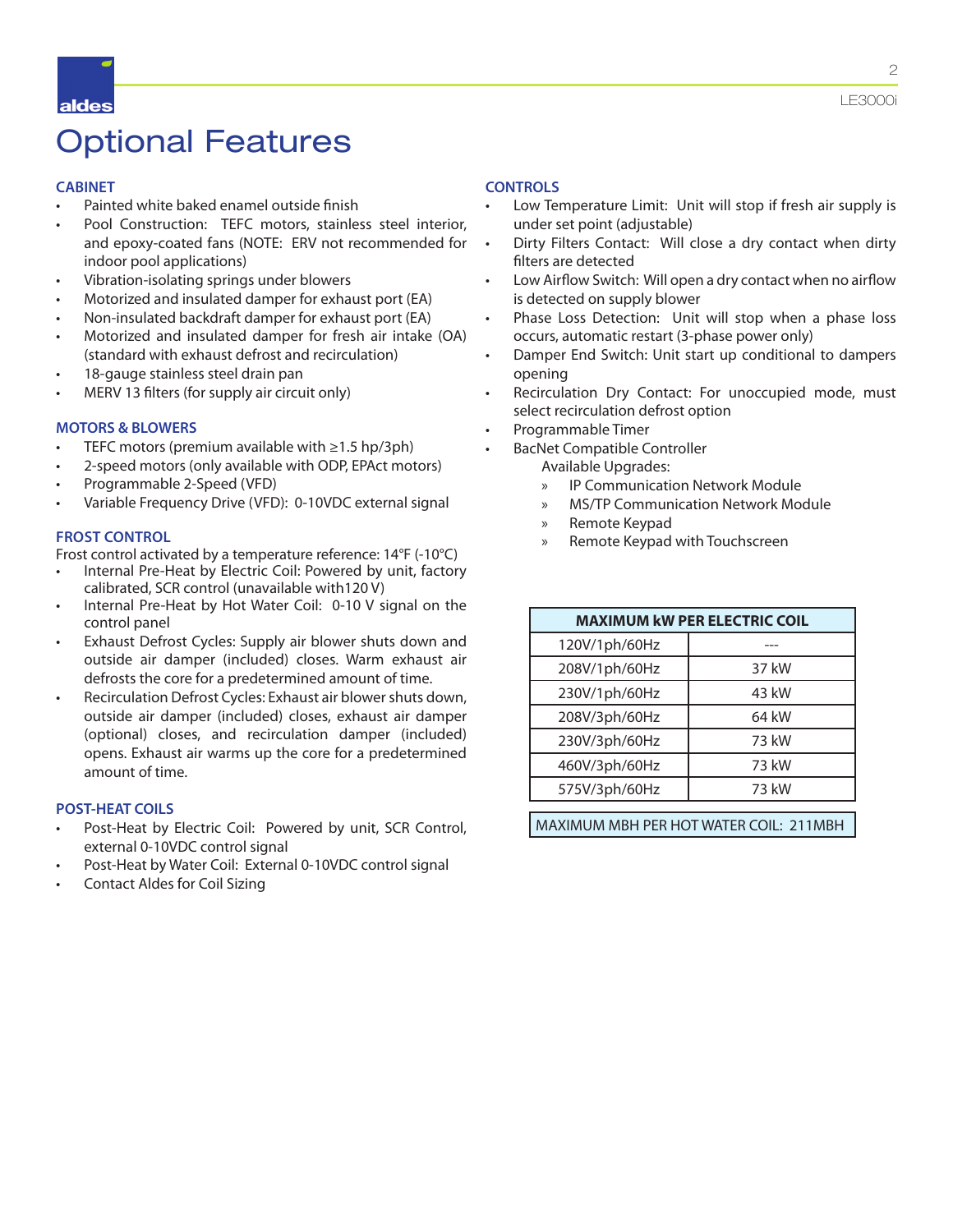

3

## **Dimensions**



|                     | <b>DIMENSIONS*</b> |                 |                  |             |                 |             |                 |               |              |               |                 |                |                |               |               |                |                |                |      |              |             |
|---------------------|--------------------|-----------------|------------------|-------------|-----------------|-------------|-----------------|---------------|--------------|---------------|-----------------|----------------|----------------|---------------|---------------|----------------|----------------|----------------|------|--------------|-------------|
| <b>Unit</b>         | <b>Overall</b>     |                 |                  |             |                 |             | <b>Openings</b> |               |              |               |                 |                |                |               | <b>Doors</b>  |                |                |                |      |              |             |
|                     | $\overline{A}$     | B               |                  | D           |                 |             | G               | н             |              |               | M               | N              | $\circ$        | D             |               | R              |                |                |      | N            |             |
| Standard            | 108.25<br>(2750)   | 62.75<br>(1594) | 43.63<br>(1108)  | 36<br>(914) | 49.25<br>(1251) | 7.5<br>(191 | 3.5<br>(89)     | 17.5<br>(445) | 4.5<br>(114) | 18.5<br>(470) | 45.13<br>(1146) | 27.13<br>(689) | 22.38<br>(568) | 4.38<br>(111) | 5.38<br>(137) | 21.38<br>(543) | 10.13<br>(257) | 26.13<br>(664) | (51) | 40<br>(1016) | 24<br>(610) |
| Post-Heat<br>Option | 128.25<br>(3258)   | 69.75<br>(1772) | 45.625<br>(1159) | 36<br>(914) | 56.25<br>(1429) | 7.5<br>(191 | 3.5<br>(89)     | 17.5<br>(445) | 4.5<br>(114) | 18.5<br>(470) | 48.63<br>(1235) | 30.63<br>(778) | 25.88<br>(657) | 7.88<br>(200) | 5.38<br>(137) | 21.38<br>(543) | 10.13<br>(257) | 26.13<br>(664) | (51) | 40<br>(1016) | 24<br>(610) |

\*All dimensions in inches (mm)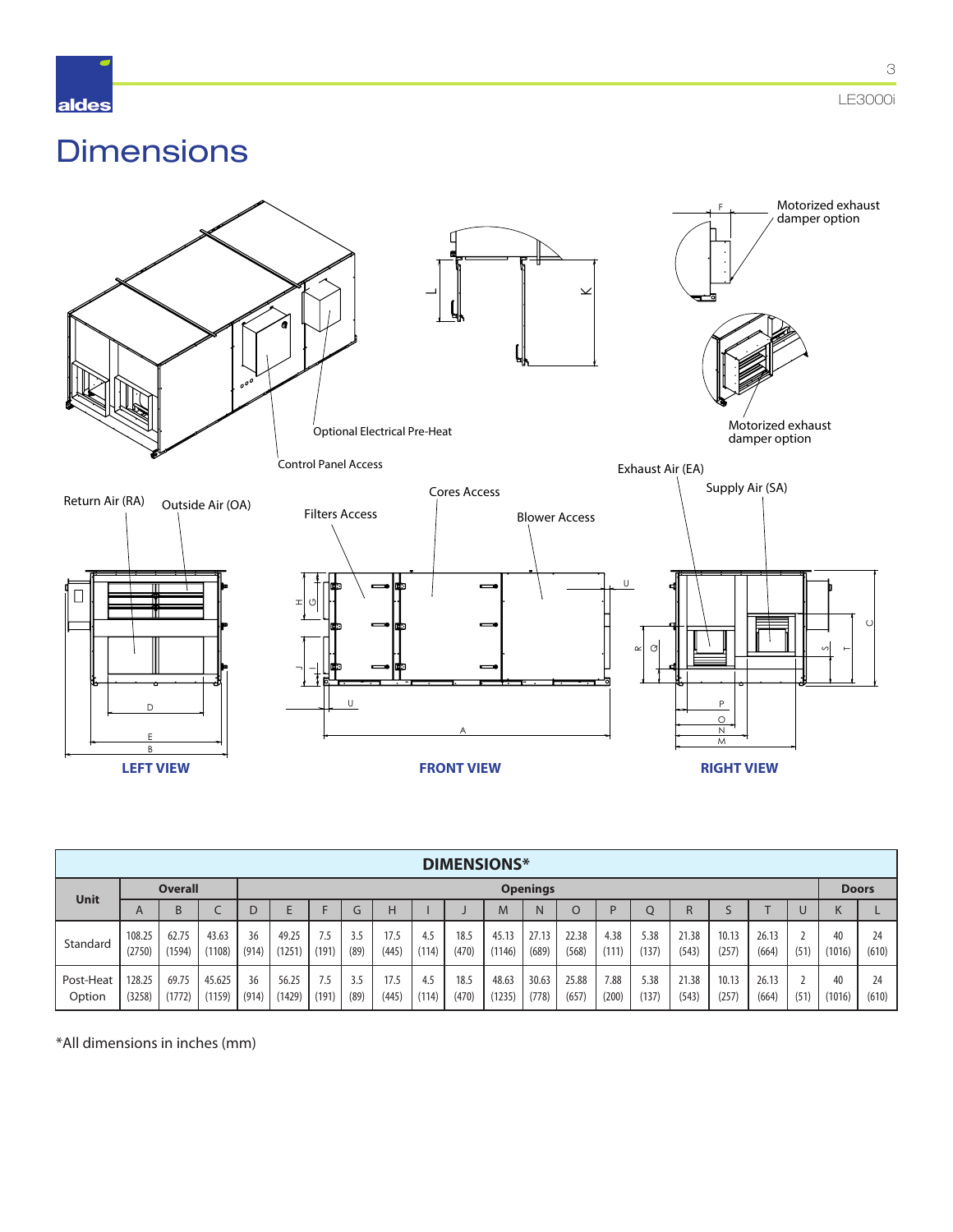# Configurations & Weights



Mirror Image Cabinet Also Available

| <b>WEIGHT - LE3000i †</b>           |                  |  |  |  |  |  |  |
|-------------------------------------|------------------|--|--|--|--|--|--|
| Unit Weight<br>(Minimum)            | 1404 lb (637 kg) |  |  |  |  |  |  |
| Unit Weight<br>(Maximum)            | 1834 lb (832 kg) |  |  |  |  |  |  |
| <b>Shipping Weight</b><br>(Minimum) | 1504 lb (682 kg) |  |  |  |  |  |  |
| Shipping Weight<br>(Maximum)        | 1934 lb (877 kg) |  |  |  |  |  |  |

† Actual weight may vary by ±10%.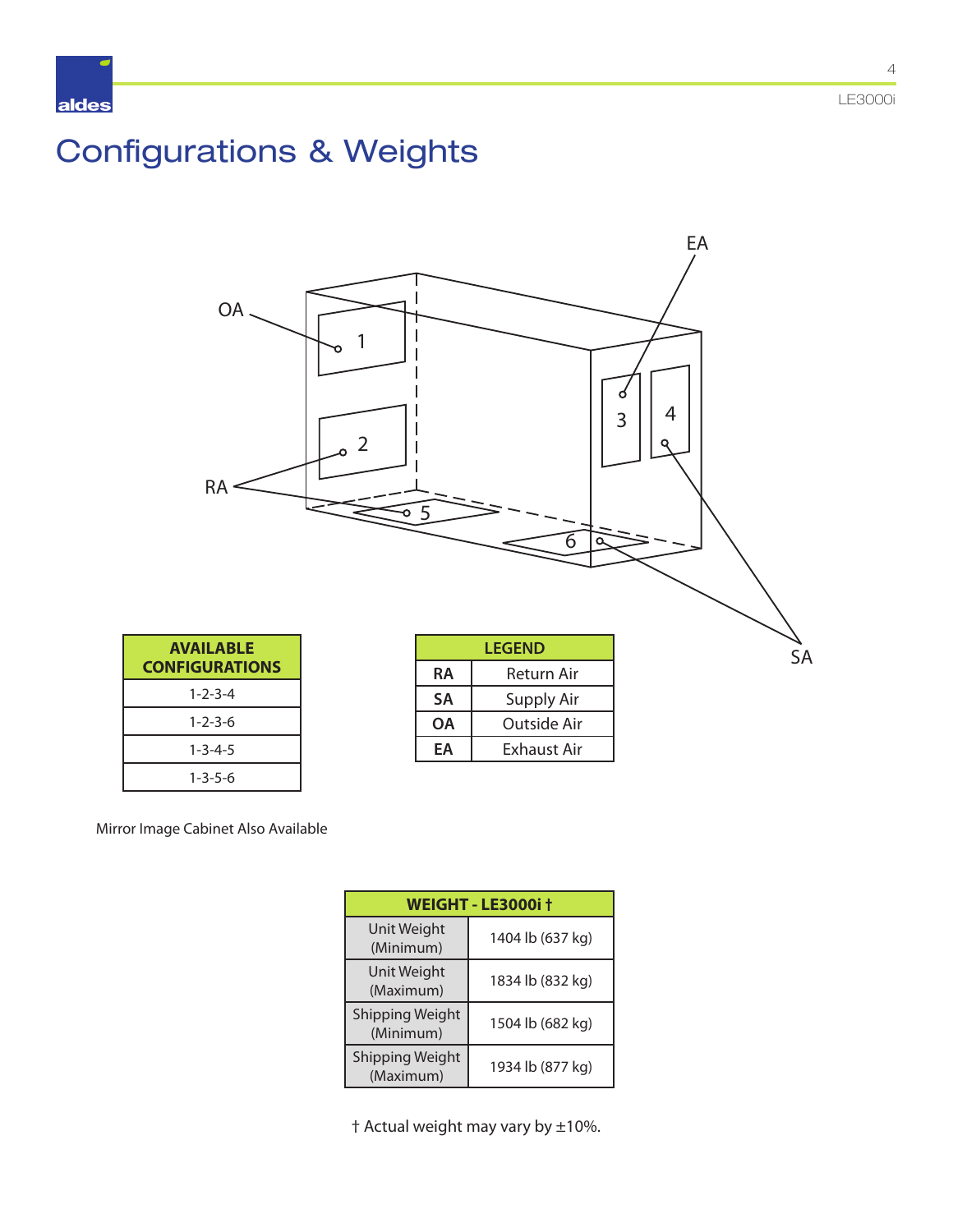# Enthalpy Core Performance

| <b>AHRI STANDARD</b><br><b>CONDITIONS</b> | <b>CONDITIONS</b> |               |  |  |  |  |
|-------------------------------------------|-------------------|---------------|--|--|--|--|
| <b>Outside Air Temperature</b>            | Winter            | Summer        |  |  |  |  |
| Dry Bulb                                  | 35°F (1.7°C)      | 95°F (35°C)   |  |  |  |  |
| Wet Bulb                                  | 33°F (0.6°C)      | 78°F (25.6°C) |  |  |  |  |
| <b>Exhaust Air Temperature</b>            | Winter            | Summer        |  |  |  |  |
| Dry Bulb                                  | 70°F (21.1°C)     | 75°F (23.9°C) |  |  |  |  |
| Wet Bulb                                  | 58°F (14.4°C)     | 63°F (17.2°C) |  |  |  |  |

Note: Efficiencies are based on AHRI standard winter conditions.



5

LE3000i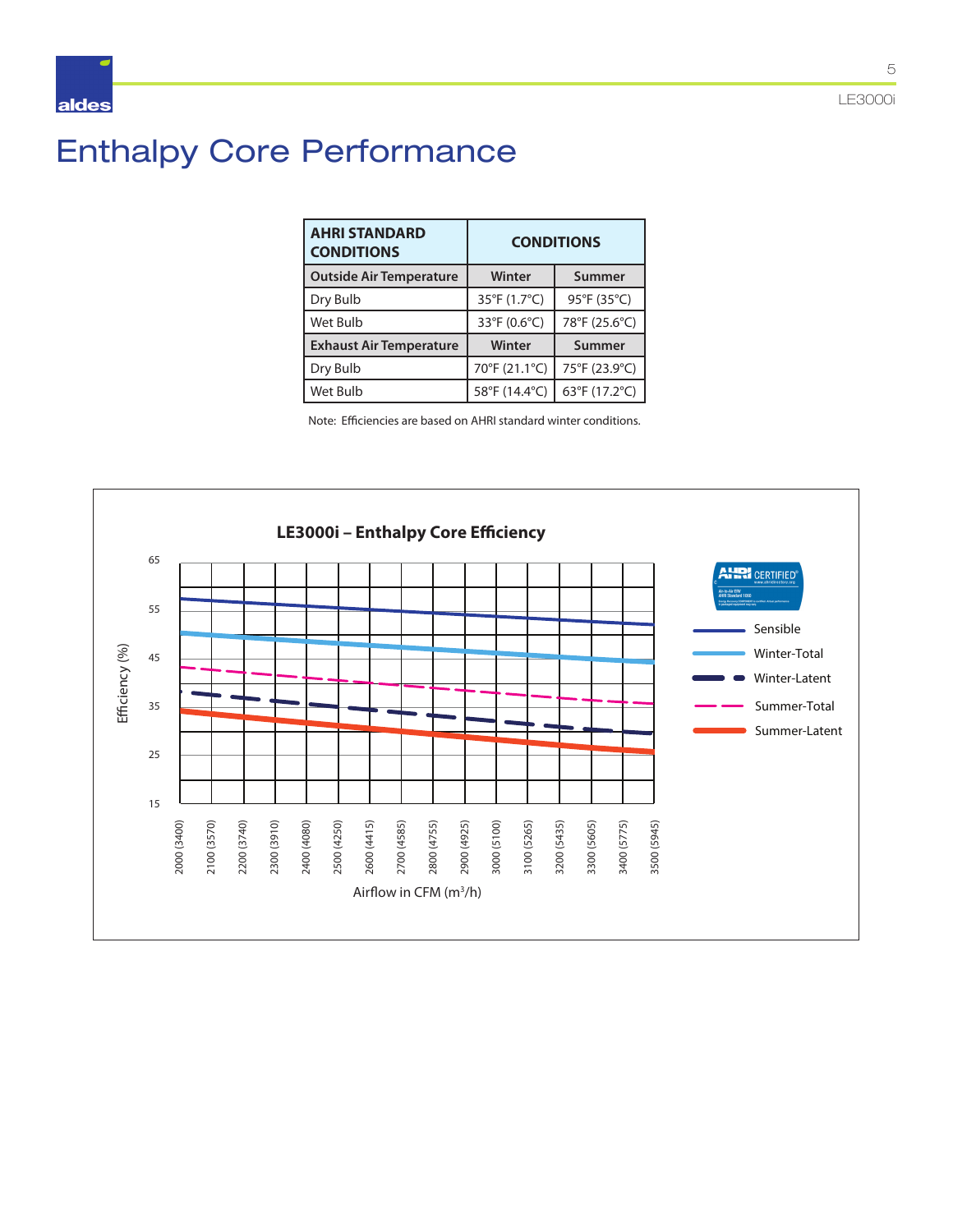

# Motor Selection – Enthalpy Core

| <b>SUPPLY/EXHAUST</b> |                   |            |             |           |               |            |      |              |                                                                |      |               |            |               |            |            |               |            |            |              |      |
|-----------------------|-------------------|------------|-------------|-----------|---------------|------------|------|--------------|----------------------------------------------------------------|------|---------------|------------|---------------|------------|------------|---------------|------------|------------|--------------|------|
|                       | <b>AIRFLOW</b>    |            |             |           |               |            |      |              | EXTERNAL STATIC PRESSURE (inH <sub>,</sub> 0) - SUPPLY/EXHAUST |      |               |            |               |            |            |               |            |            |              |      |
| <b>MOTOR</b>          |                   |            | 0.25(60 Pa) |           | 0.50 (125 Pa) |            |      | 0.75(185 Pa) |                                                                |      | 1.00 (250 Pa) |            | 1.25 (310 Pa) |            |            | 1.50 (375 Pa) |            |            | <b>MOTOR</b> |      |
|                       | $CFM$ ( $m^3/h$ ) | <b>RPM</b> | <b>BHP</b>  | <b>HP</b> | <b>RPM</b>    | <b>BHP</b> | HP   | <b>RPM</b>   | <b>BHP</b>                                                     | HP   | <b>RPM</b>    | <b>BHP</b> | <b>HP</b>     | <b>RPM</b> | <b>BHP</b> | <b>HP</b>     | <b>RPM</b> | <b>BHP</b> | HP           |      |
|                       | 2000 (3400)       | 971        | 0.73        | 0.88      | 1056          | 0.83       | 1.00 | 1136         | 0.94                                                           | 1.13 | 1216          | 1.05       | 1.26          | 1294       | 1.17       | 1.40          | 1368       | 1.29       | 1.55         |      |
| 1 <sub>hp</sub>       | 2100 (3570)       | 990        | 0.80        | 0.97      | 1073          | 0.91       | 1.08 | 1151         | 1.02                                                           | 1.23 | 1229          | 1.14       | 1.37          | 1304       | 1.26       | 1.51          | 1376       | 1.38       | 1.66         |      |
|                       | 2200 (3740)       | 1008       | 0.89        | 1.06      | 1089          | 1.00       | 1.20 | 1167         | 1.11                                                           | 1.34 | 1242          | 1.23       | 1.48          | 1315       | 1.36       | 1.63          | 1385       | 1.48       | 1.78         | 2 hp |
|                       | 2300 (3910)       | 1027       | 0.97        | 1.17      | 1106          | 1.09       | 1.31 | 1182         | 1.21                                                           | 1.45 | 1255          | 1.33       | 1.60          | 1326       | 1.46       | 1.75          | 1394       | 1.59       | 1.91         |      |
| 1.5 <sub>h</sub>      | 2400 (4080)       | 1045       | 1.06        | 1.28      | 1122          | 1.18       | 1.42 | 1197         | 1.31                                                           | 1.57 | 1268          | 1.44       | 1.72          | 1337       | 1.57       | 1.88          | 1404       | 1.70       | 2.04         |      |
|                       | 2500 (4250)       | 1063       | 1.16        | 1.39      | 1139          | 1.29       | 1.54 | 1212         | 1.42                                                           | 1.70 | 1282          | 1.55       | 1.85          | 1349       | 1.68       | 2.02          | 1414       | 1.82       | 2.18         |      |
|                       | 2600 (4415)       | 1081       | 1.26        | 1.52      | 1155          | 1.40       | 1.67 | 1227         | 1.53                                                           | 1.83 | 1295          | 1.66       | 1.99          | 1360       | 1.80       | 2.16          | 1424       | 1.94       | 2.33         |      |
|                       | 2700 (4585)       | 1098       | 1.37        | 1.65      | 1171          | 1.51       | 1.81 | 1242         | 1.65                                                           | 1.97 | 1309          | 1.78       | 2.14          | 1372       | 1.93       | 2.31          | 1434       | 2.07       | 2.48         | 3 hp |
| 2 <sub>hp</sub>       | 2800 (4755)       | 1116       | 1.49        | 1.78      | 1187          | 1.63       | 1.95 | 1257         | 1.77                                                           | 2.12 | 1322          | 1.91       | 2.29          | 1384       | 2.06       | 2.47          | 1445       | 2.20       | 2.65         |      |
|                       | 2900 (4925)       | 1133       | 1.60        | 1.93      | 1203          | 1.75       | 2.10 | 1271         | 1.90                                                           | 2.28 | 1336          | 2.05       | 2.45          | 1397       | 2.20       | 2.64          | 1457       | 2.35       | 2.81         |      |
|                       | 3000 (5100)       | 1150       | 1.73        | 2.08      | 1219          | 1.88       | 2.26 | 1286         | 2.03                                                           | 2.44 | 1349          | 2.18       | 2.62          | 1410       | 2.34       | 2.81          | 1468       | 2.49       | 2.99         |      |
|                       | 3100 (5265)       | 1167       | 1.86        | 2.23      | 1235          | 2.02       | 2.42 | 1301         | 2.18                                                           | 2.61 | 1363          | 2.33       | 2.80          | 1422       | 2.49       | 2.99          | 1481       | 2.65       | 3.18         |      |
|                       | 3200 (5435)       | 1184       | 2.00        | 2.40      | 1251          | 2.16       | 2.59 | 1315         | 2.32                                                           | 2.79 | 1377          | 2.48       | 2.98          | 1436       | 2.65       | 3.18          | 1493       | 2.81       | 3.37         |      |
| 3 hp                  | 3300 (5605)       | 1200       | 2.14        | 2.57      | 1266          | 2.31       | 2.77 | 1330         | 2.48                                                           | 2.97 | 1390          | 2.64       | 3.17          | 1449       | 2.81       | 3.37          | 1506       | 2.97       | 3.56         | 5 hp |
|                       | 3400 (5775)       | 1217       | 2.29        | 2.74      | 1282          | 2.46       | 2.95 | 1345         | 2.63                                                           | 3.16 | 1404          | 2.80       | 3.36          | 1463       | 2.98       | 3.57          | 1519       | 3.14       | 3.77         |      |
|                       | 3500 (5945)       | 1233       | 2.44        | 2.93      | 1297          | 2.62       | 3.14 | 1359         | 2.80                                                           | 3.36 | 1418          | 2.97       | 3.56          | 1477       | 3.15       | 3.78          | 1533       | 13.32      | 3.98         |      |

### **NOTES:**

**hp = bhp x 1.2**

**Contact Aldes for Additional Pressure Drop (APD) with Hot Water or Electric Coils**

## Additional Air Pressure Drop with MERV 13 Filters

| Airflow CFM $(m^3/h)$ | APD in H <sub>2</sub> O (Pa) |
|-----------------------|------------------------------|
| 2000 (3400)           | 0.02(6)                      |
| 2100 (3570)           | 0.03(7)                      |
| 2200 (3740)           | 0.03(7)                      |
| 2300 (3910)           | 0.03(7)                      |
| 2400 (4080)           | 0.03(7)                      |
| 2500 (4250)           | 0.04(9)                      |
| 2600 (4415)           | 0.04(9)                      |
| 2700 (4585)           | 0.04(9)                      |

| Airflow CFM $(m^3/h)$ | APD in H <sub>2</sub> O (Pa) |
|-----------------------|------------------------------|
| 2800 (4755)           | 0.05(10)                     |
| 2900 (4925)           | 0.05(10)                     |
| 3000 (5100)           | 0.05(10)                     |
| 3100 (5265)           | 0.05(10)                     |
| 3200 (5435)           | 0.06(10)                     |
| 3300 (5605)           | 0.06(10)                     |
| 3400 (5775)           | 0.06(10)                     |
| 3500 (5945)           | 0.06(10)                     |